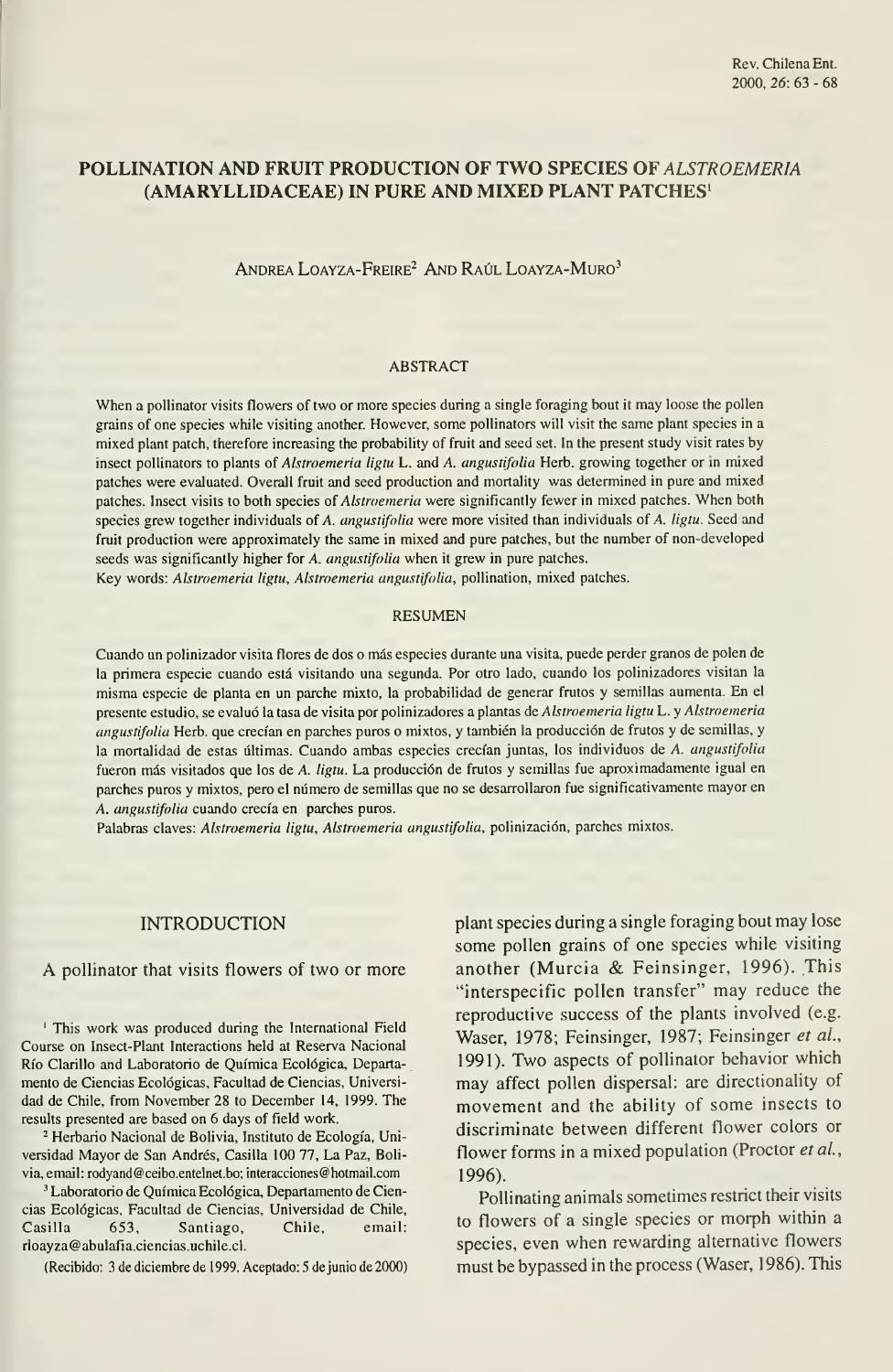tendency has been referred to as flower constancy (Heinrich, 1976, 1979), and there is good evidence for constancy based solely on color (Waser, 1986). However constancy can also be determined by other factors, such as travel costs, flower density, morphology and the energetic rewards of the flowers (Brown & Clegg, 1984).

Coexisting flower species often differ in morphology, odor, color, flowering time, nectar and pollen rewards. These pattems have been interpreted as adaptations to reduce competition for pollinators by promoting specific plant-pollinator associations (Heinrich, 1976; Waser, 1978; Brown & Kodric-Brown, 1979). However there are some exceptions to this general pattern, where plants of similar characteristics grow and flower together (e.g. Grant & Grant 1968), presumably leading to increased pollinator competition and reduced pollinator effectiveness.

This paper examines the pollinators visit rate and behavior, as well as fruit and seed production and mortality in two species of Alstroemeria coexisting together and separately in patches within the Central Chilean Matorral.

### **METHODS**

Alstroemeria ligtu L. and A. angustifolia Herb. are frequently seen growing in the Río Clarillo National Reserve (33°51' S, 70°29' W, 45 km southeast of Santiago, Chile) either forming almost puré monocultures or together in mixed patches. Flowering shoots range from 20 to 60 cm in height, each producing a terminal umbelliform inflorescence of  $3 - 15$  flowers (Hoffmann, 1998). Both species present androdiocy, having male and hermaphrodite flowers in the same inflorescences. The two species can be recognized mainly by flower color, A. ligtu being reddish and A. angustifolia pink.

Twenty-four flowering patches of approximately 16 m<sup>2</sup> each were chosen along equatorial facing slopes at an altitude of between 850 and 900 m. These sites were divided into three sets of eight patches each. Each set was categorized as either a pure patch of A. ligtu (red patches), a pure patch of A. angustifolia (pink patches), or as mixed patches with both species growing together. There were no apparent differences among patches in light conditions (flowering patches were under full light); however, in some sites patch size had to be adjusted

prior to the experiment, so that all sites would have approximately the same size.

Four different floral traits in both species of Alstroemeria were measured in order to assess flower morphology: 1) total length (measured as the length from the base of the stigma to the tip of the flower), 2) stigma length, 3) male flower anther length and 4) hermaphrodite flower anther length. These measurements were then compared between species with a t-test for two independent samples.

The foraging hours of flower visitors for both species of Alstroemeria were determined with oneday observations in red and pink patches. The total number of visits per insect species was quantified every hour from 9:00 a.m. to 6:30 p.m. The visits were then plotted in relation to time of day and the activity of the flower visitors was obtained. To assess the way in which the flower resource was used by different insect species in red and pink patches, a Kolmogorov-Smirnov test for two samples was performed. This was repeated for all main visitors.

The insects found foraging at Alstroemeria flowers were collected and identified. However, in all the analyses only the most frequent species of visitors were considered, since others were observed only seldom during the study.

The number of visits and the number of flowers visited per 20-minute periods were observed in puré and mixed patches. During this period the time spent per visitor at each flower and the total time spent at the patch were also registered. To evaluate differences among these variables between pure and mixed patches, Mann-Whitney tests were performed. To see if the mean number of visits differed significantly in each type of patch, a Kruskall-Wallis test was used, and multiple comparisons between treatments to see which groups were different. In mixed patches, the number of pink and red flowers visited by an insect during a foraging bout was observed, and also the movements between species were recorded.

The number of inflorescences that had at least one fruit was counted and this number was divided by the total number of inflorescences in the patch. In mixed patches each species was assessed separately, considering the total number of inflorescences per species. Differences in a species between patches were tested with a Mann-Whitney test.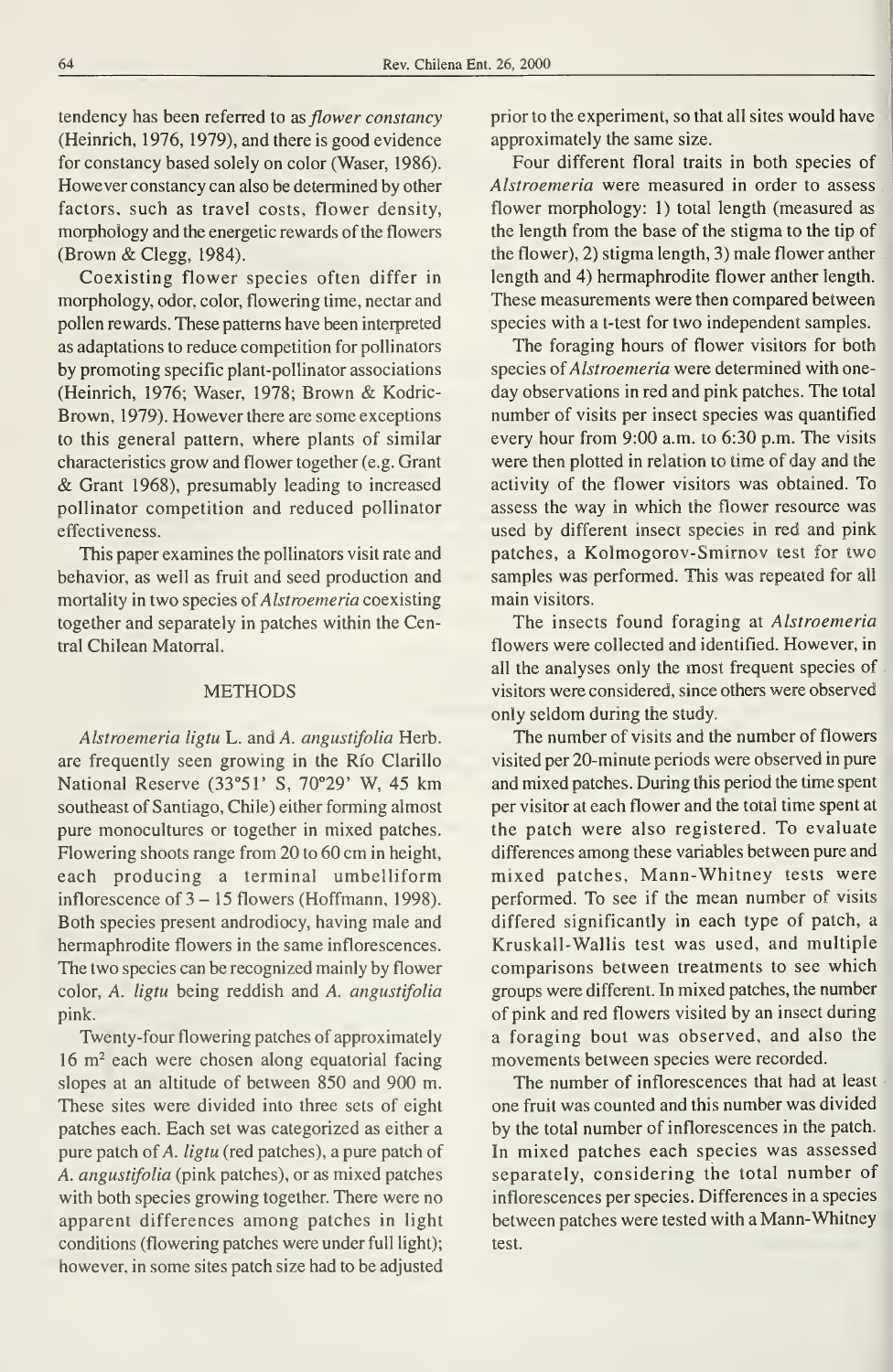|                 | Mean anther<br>length in male<br>flowers | Mean anther length<br>in hermaphrodite<br>flowers | Mean stigma<br>length | Mean total<br>length |
|-----------------|------------------------------------------|---------------------------------------------------|-----------------------|----------------------|
| A. ligtu        | 7.08                                     | 3.00                                              | 36.5 <sup>4</sup>     | 41.4                 |
| A. angustifolia | 6.73                                     | 3.13                                              | $23.7 +$              | $27.2 +$             |

TABLE <sup>1</sup> FLOWER BIOMETRY (MEASUREMENTS IN CENTIMETERS).

 $\triangle$  Statistical difference,  $P < 0.05$ .

To evaluate the proportion of fruits per inflorescence in each patch, the total number of fruits in each plant of Alstroemeria were counted and divided by the total number of flowers and flower buds in each inflorescence. This procedure was repeated for all inflorescences in a patch for all 24 patches. Differences between patches were tested with Mann-Whitney tests.

The mortality of fruits per patch was estimated by dividing the number of aborted fruits over the total number of fruits produced in a patch. Mann-Whitney tests were performed to detect differences between patches.

To determine if seed mortality was different within a species in different patches, the proportion of aborted and non-fertilized seeds per fruit per patch was calculated. Both of these parameters were categorized as non-developed seeds, and the values obtained were divided by the total number of developed seeds per fruit.

#### RESULTS

The biometry of A. ligtu and A. angustifolia flowers is shown in Table 1. No differences were found in the mean length of the two types of anthers between both species, suggesting that the pollen offer - in terms of quantity - is approximately the same. However, stigma length ( $t = 7.26$ , d.f.= 28,  $P$ < 0.009) and total length (t= 13.86, d.f.= 48,  $P$ < 0.009) were greater in A. ligtu than in A. angustifolia.

Seven morphospecies of flower visitors were identified which were present in both Alstroemeria species. They were (in order of abundance): white bumblebee, black bumblebee, black Nemestrinidae, striped Nemestrinidae, yellow Nemestrinidae, Scarabidae, and bee fly.

The activity peaks of the flower visitors in A. ligtu and A. angustifolia are illustrated in figures

lA and IB, respectively. Among the species of flower visitors, only the white bumblebee  $(D_{\alpha k}^{\dagger} 0.46$  $> Da_{0.05}$  0.24) and the black bumblebee (D<sub>obs</sub> 0.51 >  $Da<sub>0.05</sub>$  0.32) differed in the resource exploitation behavior between A. ligtu and A. angustifolia. All other species used the resource similarly in pink and red patches.

Insect visits to both species oí Alstroemeria were higher in puré patches than in mixed patches. Flowers of A. ligtu were more visited in pure patches (Me=  $8.5$ , range=  $21$ , n=  $8$ ) than in mixed patches  $(Me= 1.0, range= 2, n= 8)$   $(U= 12.5, P= 0.03)$ . The same pattern was observed for A. angustifolia ( $U=$ 10.0,  $P = 0.02$ ), the number of visits in pure patches (Me= 7.5, range=  $19$ , n= 8) being higher than in mixed ones (Me=  $2.5$ , range=  $6$ , n= 8). Additionally, in mixed patches, flowers of A. angustifolia (Me= 2.5, range= 6 n= 8) were more visited than those of A. ligtu (Me= 1.0, range= 2, n= 8) (U= 13.0,  $P=$ 0.04). No evidence was found for differences in the time spent per visitor at each flower ( $U= 26.5$ ,  $P=$ 0.56), nor in the total number of flowers visited in the patch (U= 26.5,  $P= 0.5$ ). Finally, the average number of visits in red, pink and mixed patches were different from each other (H=  $9.46$ , d.f.= 2, P< 0.009); however, only the number of visits between pink and mixed patches were statistically different  $(|R_1-R_2| = 11.16 > Z\alpha_{0.05}$  9.72), the number of visits in mixed patches being lower than in pink patches.

All insects visiting the mixed patches were constant with flower type during each foraging bout. If a pollinator chose flowers of  $A$ . *ligtu*, it would only forage the flowers of that species during the visit; the same happened in case it chose flowers of A. angustifolia. Only on one occasion during the study a pollinator was observed to change from visiting pink flowers to visiting red ones.

The average proportion of inflorescences of A. ligtu (U= 29.0,  $P=0.75$ ) and A. angustifolia  $(U=28.0, P= 0.88)$  with fruit per patch did not differ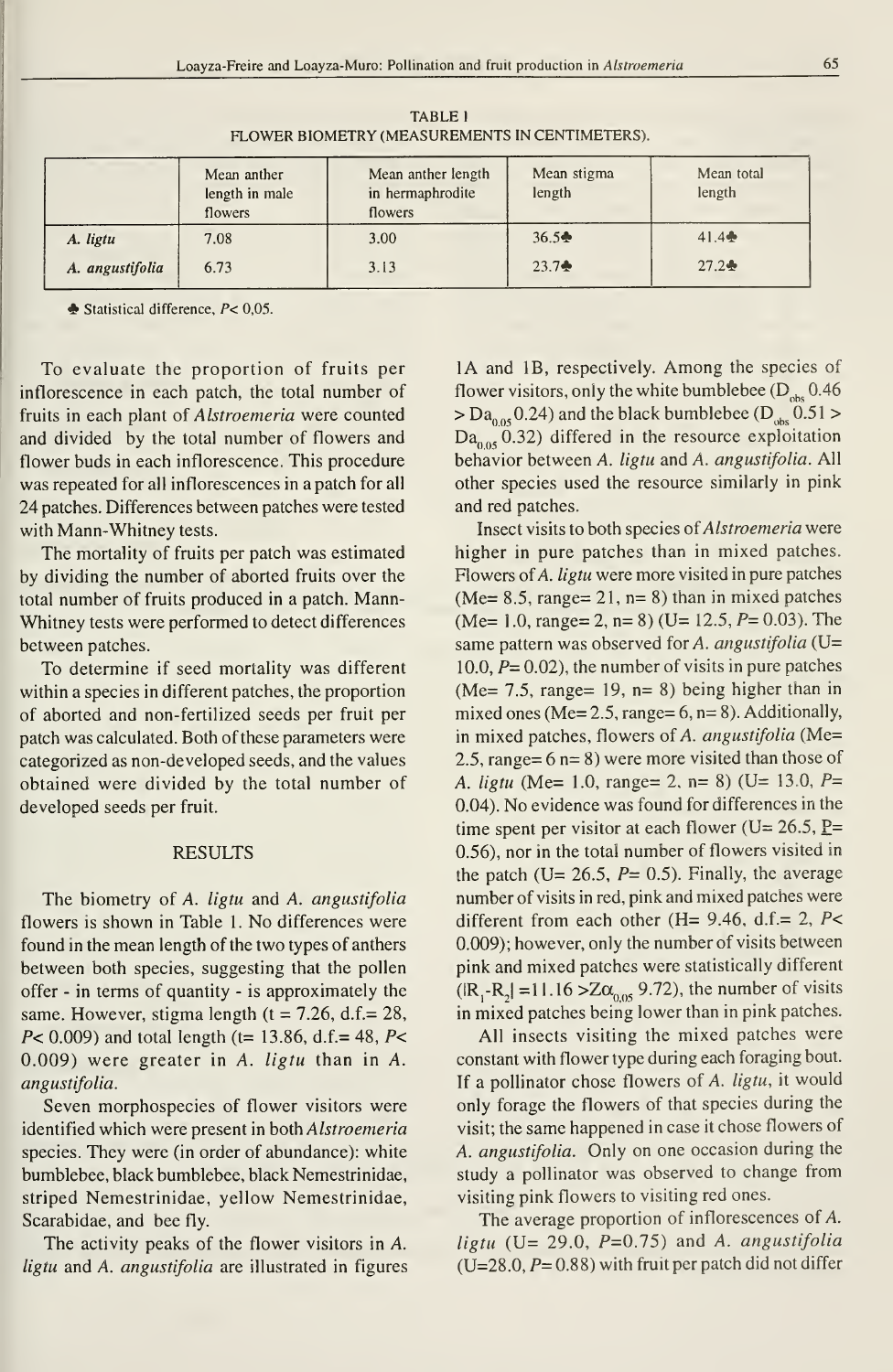

Figure 1. Activity peaks of the main flowers visitors of Alstroemeria ligtu (A) and Alstroemeria angustifolia (B). Numbers are based on one-day observations.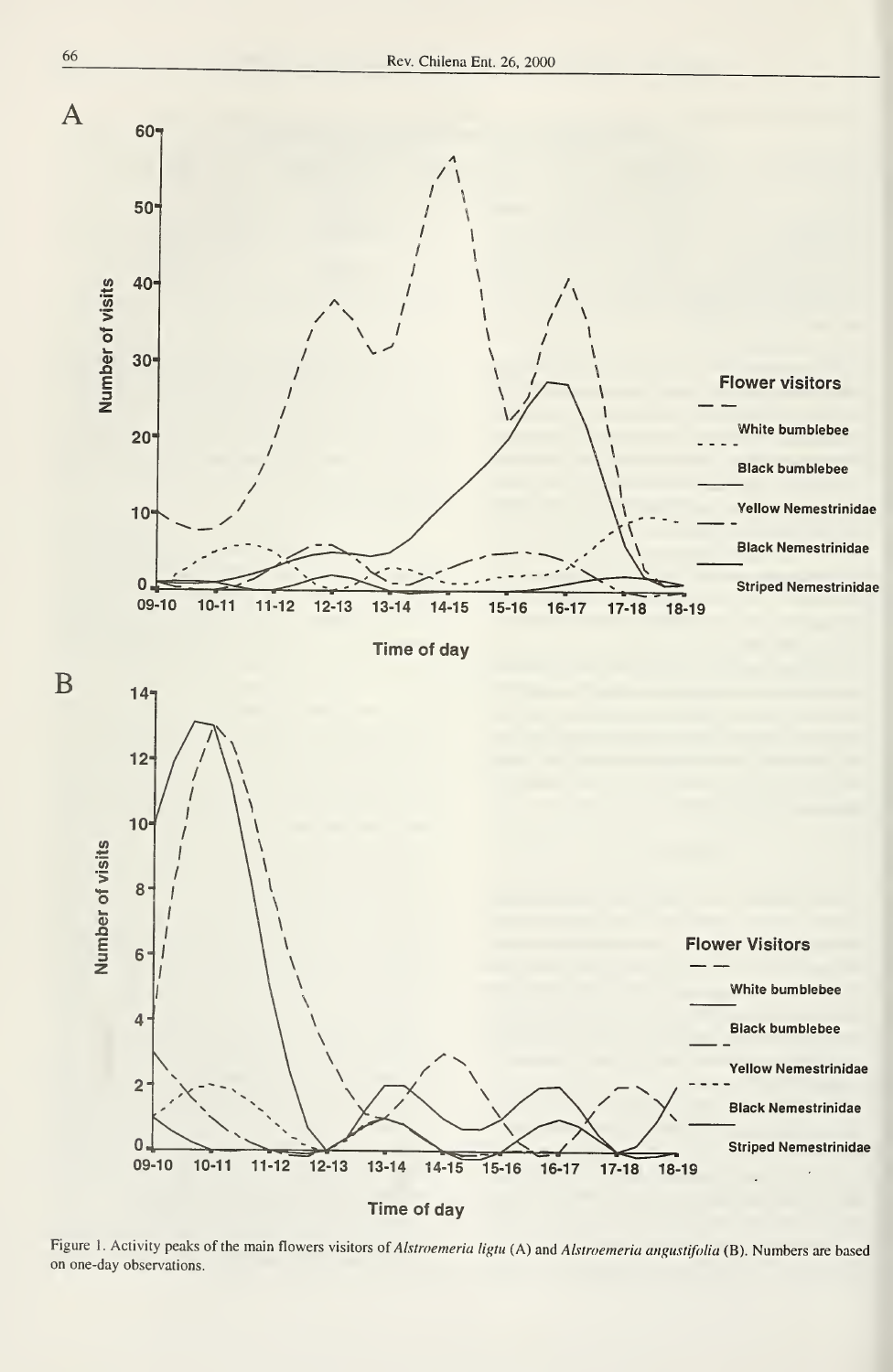with patch type. Both species of Alstroemeria in pure and mixed patches presented approximately the same proportion of fruits per inflorescence. There were no evidences of a patch effect either on A. ligtu  $(U=27, P=0.59)$  or on A. angustifolia (U=22.5,  $P=0.32$ ). The average proportion of aborted fruits did not differ in A. ligtu (U=58,  $P=0.33$ ) or A. angustifolia (U=2.48,  $P=0.09$ ) between mixed and red patches. The average proportion of non-developed seeds per fruit of A. ligtu in each patch did not differ with patch type  $(U=24.0, P=0.37)$ . However, there was a patch effect on seed of A. angustifolia (U=27,  $P= 0.03$ ), indicating that there were, on average, less non developed seeds per fruit in mixed patches (Me= 0.33, range= 0.32, n= 8) than in pure ones (Me= 0.45, range= $0.18$ , n= $8$ ).

## DISCUSSION

In this study, pollination and fruit production were examined in two species of Alstroemeria when they grew in pure or mixed patches. The results suggest that the mean number of visits is related to the patch type - flowers had a greater chance of being visited when they grew in pure patches, than when they grew in mixed patches. Also, when both species are found together, individuals of A. angustifolia are more visited than those of A. ligtu. Seed mortality also seemed related to patch type, at least for A. angustifolia since there was evidence that more developed seeds were present in mixed patches. However, no differences were found between puré and mixed patches in pollinator behavior, or fruit and seed production.

The fact that pure patches were more visited than mixed ones could be explained on the basis that the spatial distribution of resources is an important determinant of searching behavior and searching success (Bell, 1991) and eventually visitation rates. Pure patches of A. ligtu and A. angustifolia may be considered more "apparent" - and therefore easier to locate - to insects than mixed patches. Plants in monoculture patches in the study area were usually more aggregated than plants in mixed patches where the presence of an additional species *per se* reduced the aggregation of the first species- so it is reasonable to predict that a group of more aggregated plants (more evident) will have a greater chance of being found, and therefore visited, by an insect.

Within a mixed patch flowers of A. angustifolia were more visited than flowers of A. ligtu. A possible reason for this is that floral rewards, such as nectar, are more accessible in A. angustifolia than in A. ligtu. The mean length from the base of the stigma -presumably where the nectaries are- to the tip of the flower in A. angustifolia was significantly smaller than in A. ligtu. Presumably, a shorter distance to the nectaries will increase the spectrum of pollinators with access to them and consequently the chances a flower has of being visited. Alternatively, both species could be offering differing quantities or quality of the resource, and hence the visits would simply reflect resource availability. Although nectar production was not measured, based on the same mean length of anthers for both species, it may be inferred that the pollen reward should be the same for both species.

During a single foraging bout the pollinators always visited the same plant species. This indicates that, at least during each visit, pollinators presented high flower constancy. This constancy could have been due to fixed preferences for a flower species a pollinator may have, or to the choice by pollinators of flowers partly on the basis of their energetic rewards. It has been suggested that if a pollinator encounters a highly energetic reward within the flowers of a given plant species, it will continué visiting those flowers versus visiting new ones. This can go on until the reward received from the current flower is less than a certain threshold, in which case the pollinator leaves in search of new flowers (Pyke, 1979; Hodges, 1985a, 1985b). However, these hypotheses remain to be tested in the present study system.

Fewer visits to mixed patches could eventually lead to fewer fruits produced per plant in a particular patch or fewer seeds produced per fruit in a plant. Although differences were found in the visitation rates between mixed and pure patches, no differences were observed in the proportion of either of the variables mentioned above. This suggests that a greater occurrence of pollinator visits does not necessarily indícate an increase in pollinator effectiveness. However it is important to stress at this point that the fruit production and seed set observed are the consequences of past events. Since some of the patches in this study were experimentally modified, the visitation rates observed cannot be directly related to the pollination events that took place before it.